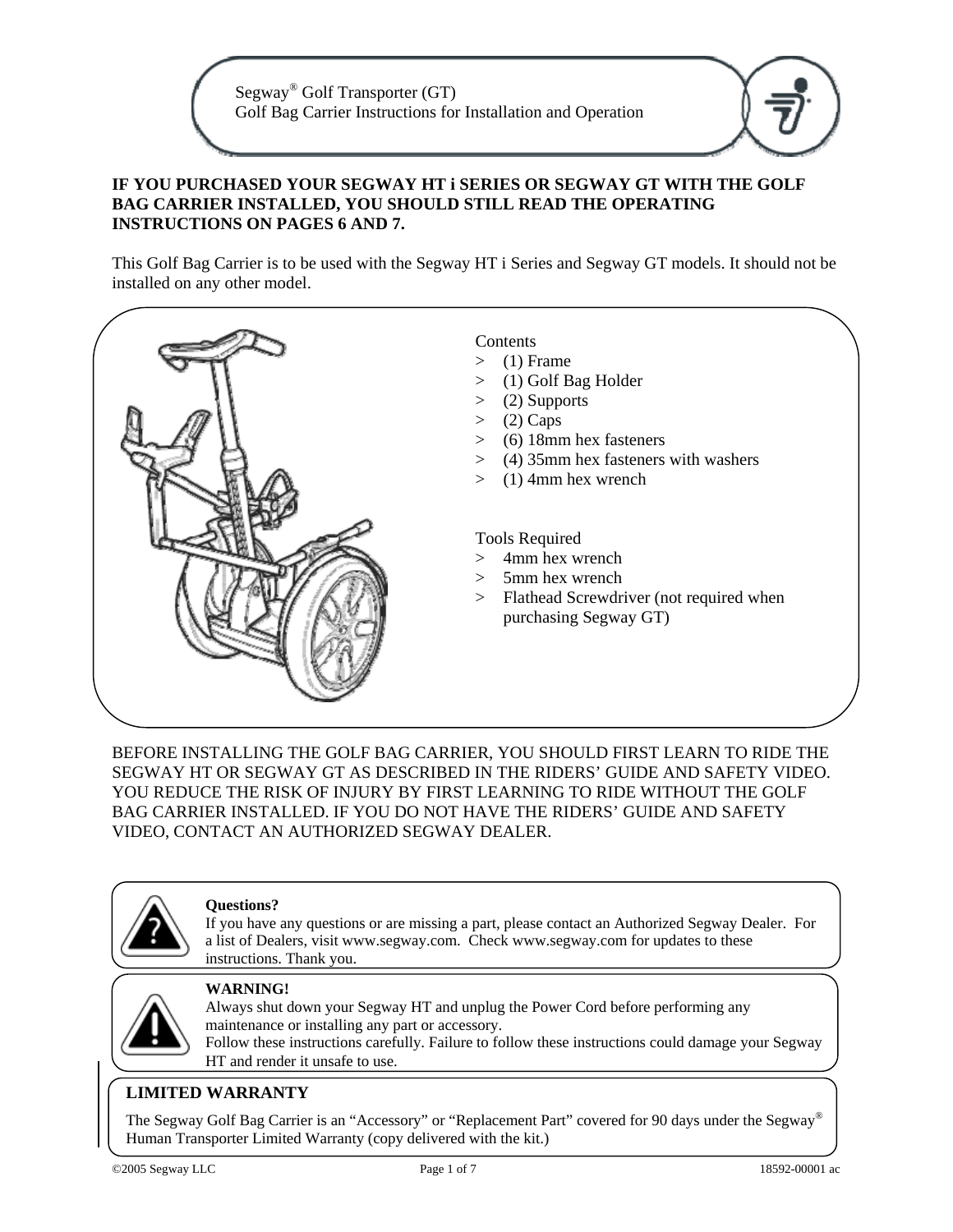# **Installing the Golf Bag Carrier**

**Step 1** Locate the Gearbox Plugs on both gearboxes. Gently pry out all three plugs on each gearbox using a Flathead Screwdriver. Keep the plugs in a safe place for use in the future.

(This step is necessary only if the Golf Bag Carrier was purchased as a separate accessory. This step is not necessary on the Segway GT, as the Gearbox Plugs are not installed.)

- **Step 2** In this step you will assemble one Support and Cap onto the Frame prior to attaching it to the Gearbox:
	- a. Orient the Frame with the Warning Label facing up. The Warning Label will be on the right side.
	- b. Place one Support on the inside of the left or right side of the Frame and insert the fittings on the Support into the holes in the Frame.
	- c. Place one Cap on the outside of the Frame and insert the fittings on the Cap into the holes in the Frame so that the Cap is aligned with the Support.
	- d. Thread two 35mm hex fasteners with washers through the holes in the Cap and Frame, into the threaded brass inserts in the Support. Tighten with a 5mm hex wrench. Torque to 7.5 N-m.



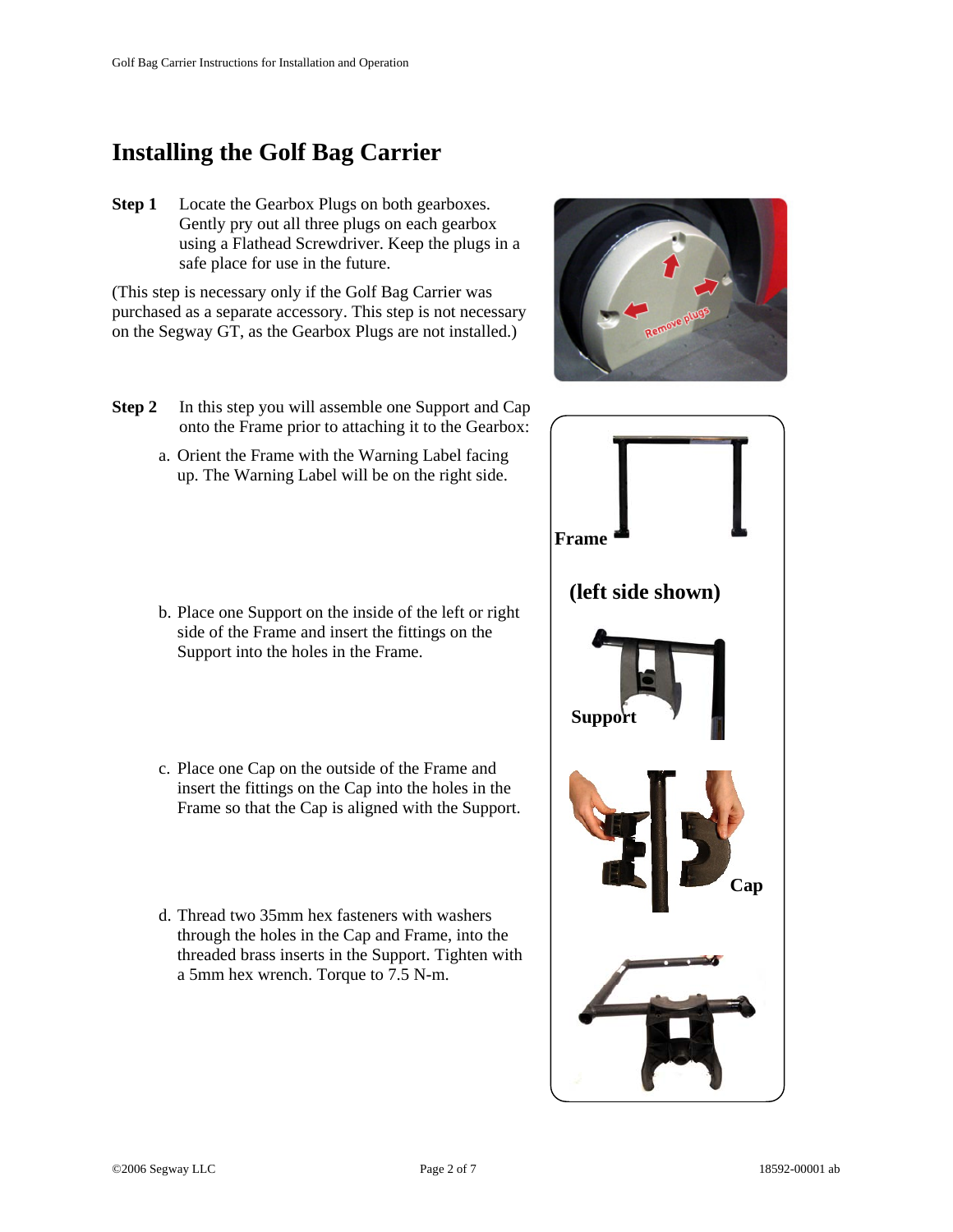**Step 3** Set the assembled parts on the Segway HT so that the Warning Label is in front of the Control Shaft and on the right side. Align the three holes in the bottom of the Support with the three threaded inserts in the Gearbox.

- **Step 4** Thread three 18mm hex fasteners through the Support and into the threaded inserts in the Gearbox. Once all three fasteners are installed, tighten using a 4mm hex wrench. Torque to 8.0 Nm.
- **Step 5** Align the other Support with the other Gearbox so that the fittings on the Support insert into the holes in the Frame.
- **Step 6** Thread three 18mm hex fasteners through the Support and into the threaded inserts in the Gearbox. Once all three fasteners are installed, tighten using a 4mm hex wrench. Torque to 8.0 Nm
- **Step 7** Attach the remaining Cap by pushing down from the top until the fittings on the Cap insert into the holes in the Frame.







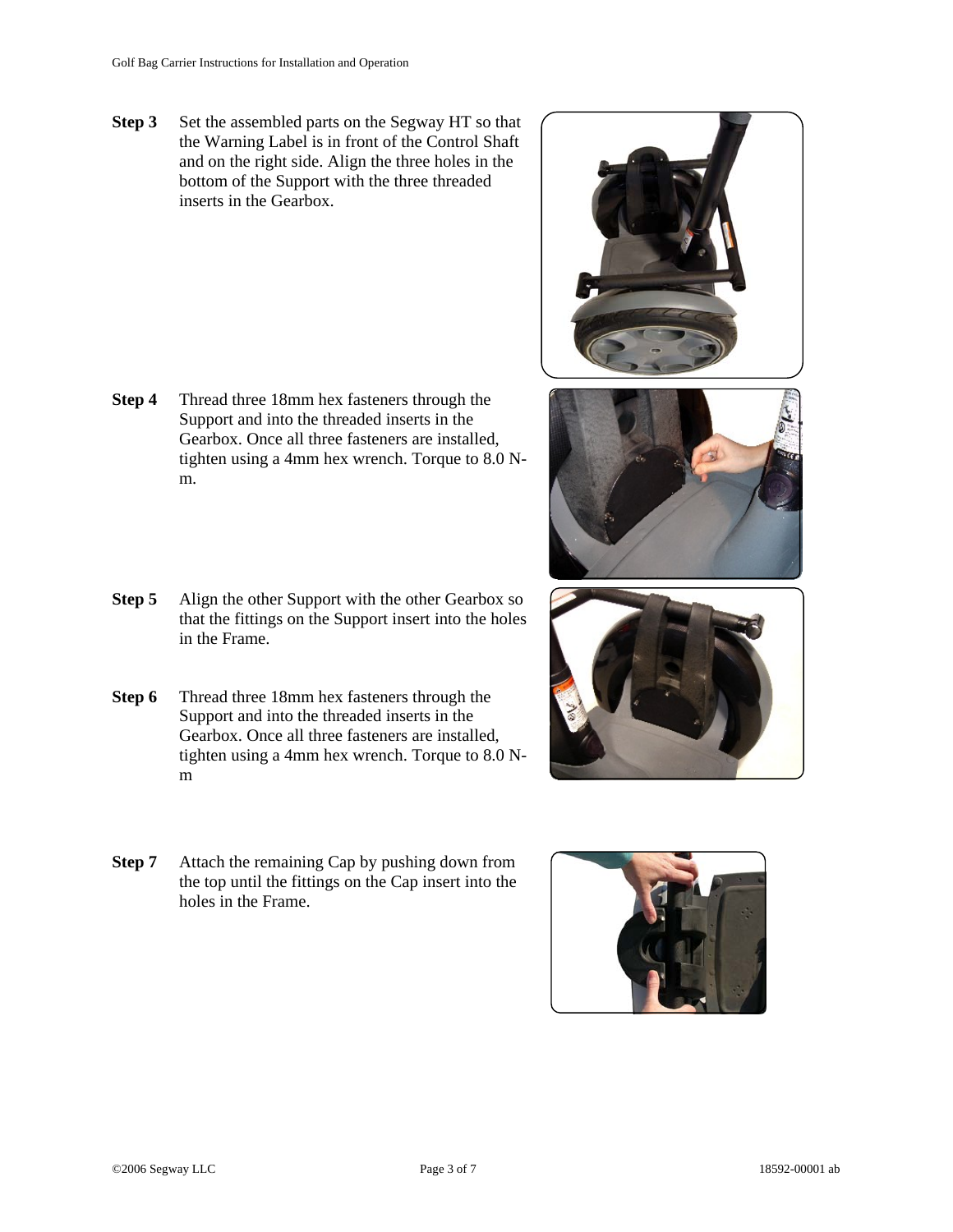**Step 8** Thread two 35mm hex fasteners with washers through the holes in the Cap and Frame , into the threaded brass inserts in the Support. Tighten with a 5mm hex wrench. Torque to 7.5 N-m.

**Step 9** Attach the Golf Bag Holder.

- a. Orient the Golf Bag Holder so the tube fitting at the end of the swiveling extension arm is aligned with the forward opening in the right side of the Frame, and the other tube fitting is aligned with the rear opening. (It may help to tip the Segway HT onto the left Wheel.)
- b. Insert the two Golf Bag Holder tube fittings into the two Frame openings. Keep the Golf Bag Holder level as you press both fittings all the way into the openings.
- **Step 10** Secure the front and rear tube fittings firmly into the Frame by using 5mm hex wrench to tighten the bolts.





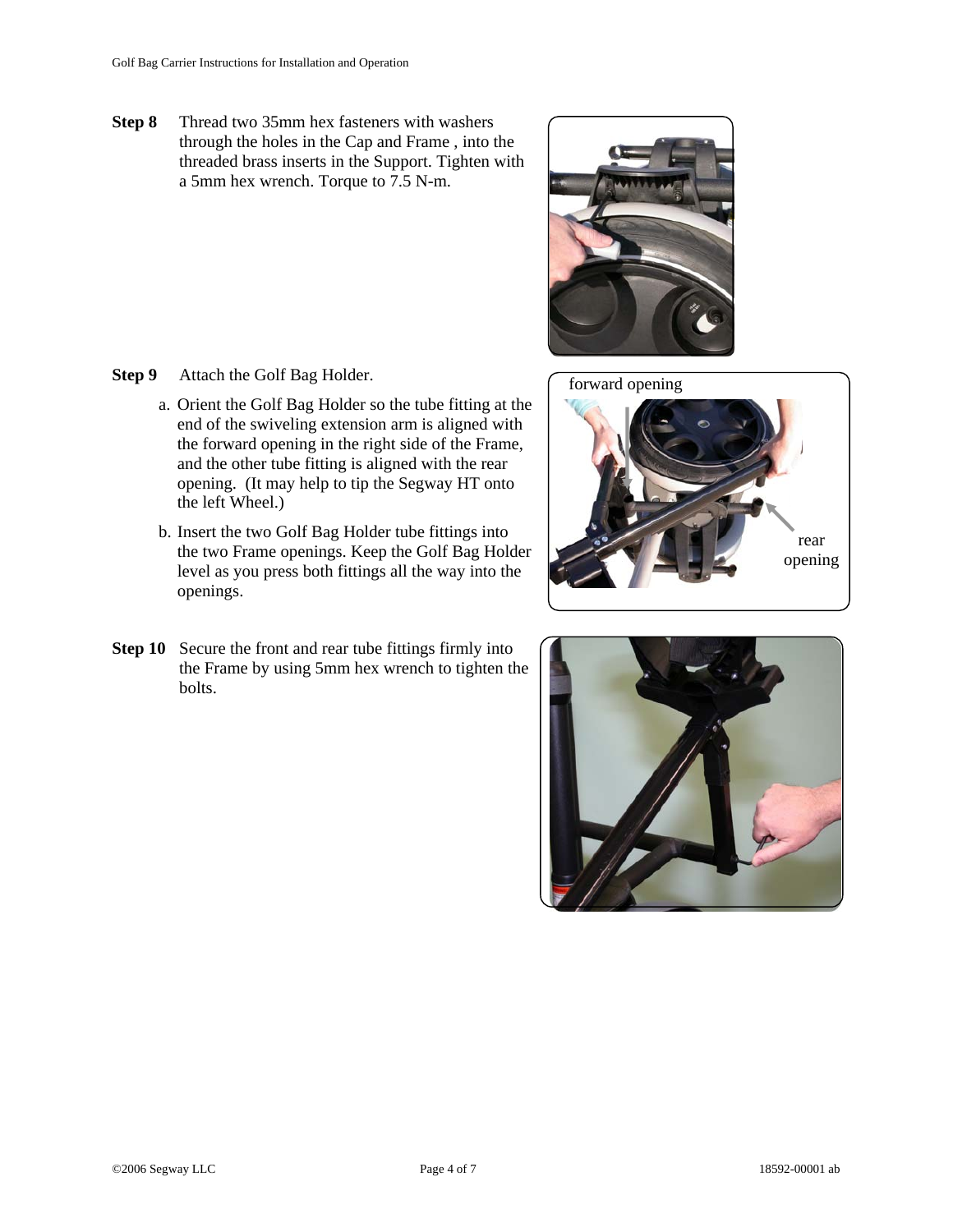# **To install your own golf bag**

- **Step 1** Tip the Segway HT back until it rests on the bottom of the Golf Bag Holder.
- **Step 2** Place your golf bag into the two cradles.,
- **Step 3** Secure the straps from both cradles around the golf bag.



# THE GOLF BAG CARRIER IS NOW INSTALLED. BEFORE YOU USE IT, BE SURE TO CAREFULLY REVIEW AND FOLLOW THE OPERATING INSTRUCTIONS ON THE NEXT PAGE.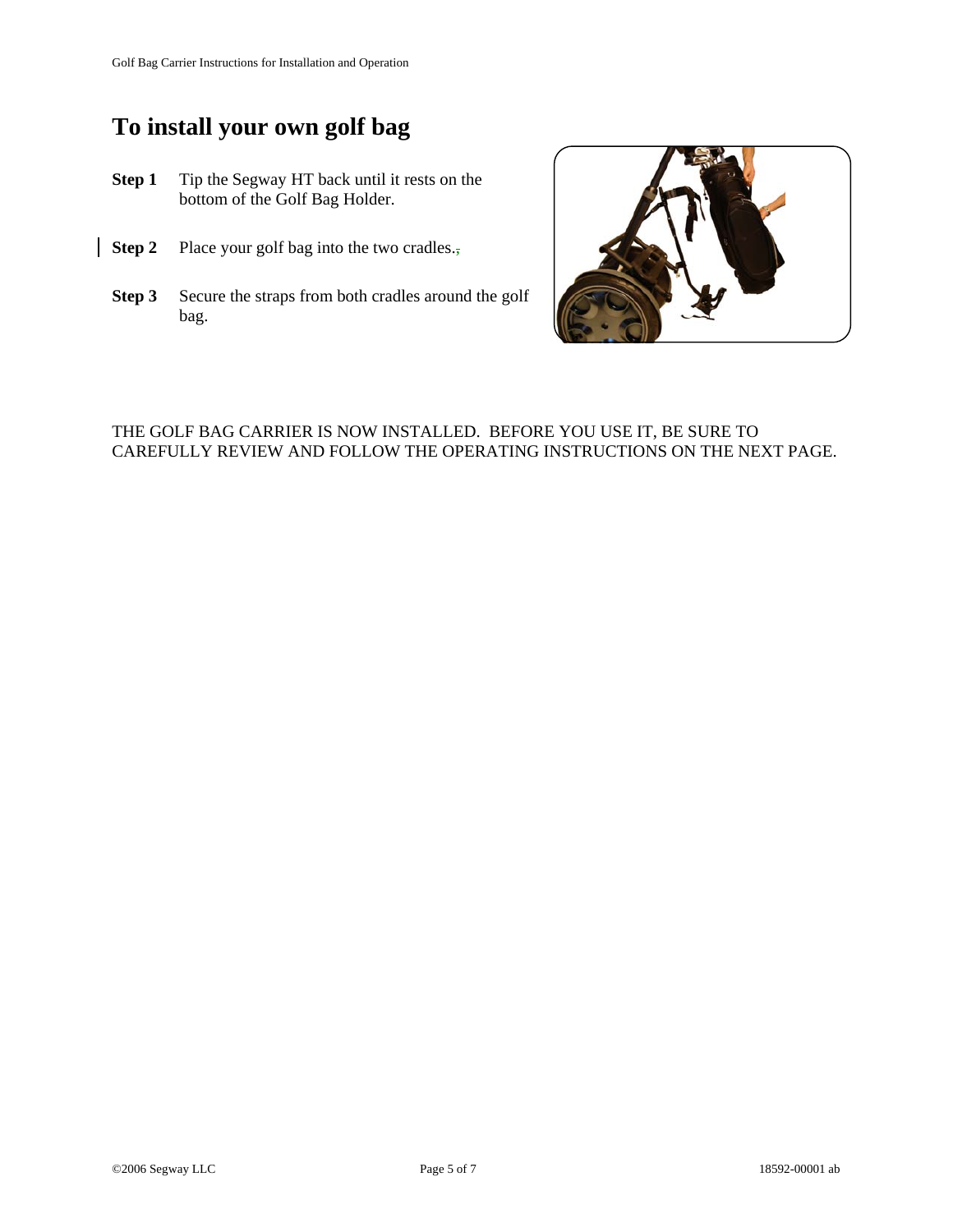# **Operating Instructions**



#### **RISK OF DEATH OR SERIOUS INJURY**

Whenever you ride the Segway HT, you risk death or serious injury from loss of control, collisions, and falls. Riding with the Golf Bag Carrier installed may increase this risk. To ride safely, you must read and follow all the instructions and warnings in the Segway HT Riders' Guide and the Segway HT Safety Video and the following instructions.

# **Follow all installation instructions**

The Golf Bag Carrier must be installed in accordance with Segway provided instructions using all the fasteners provided. You must securely attach your golf bag to the Golf Bag Carrier using both of the straps provided with the Carrier. If you fail to properly install the Golf Bag Carrier in accordance with the instructions or fail to properly secure the golf bag to the Carrier, the Carrier or bag could come loose and change position while riding and cause loss of control, falls, or collisions, resulting in injury.

## > **Make certain that no strap or other portion of your golf bag is loose.**

The golf bag should be installed on the Golf Bag Carrier so that any attached stand and all straps and other portions of the golf bag are securely captured within the Golf Bag Carrier straps. If a stand, strap, or other portion of the golf bag becomes entangled with a Segway HT wheel or hangs down onto the ground so that a Segway HT wheel runs over it or so that it interferes with the operation of the Segway HT, the rider could lose control, resulting in falls, collisions, and injury.

> **Practice!**

Riding a Segway HT with the Golf Bag Carrier and golf bag is different from riding a Segway HT without a Golf Bag Carrier. After you install the Golf Bag Carrier and golf bag on the Segway HT, you should take plenty of time to practice riding the Segway HT on a surface with good traction away from all potential obstacles and distractions to acquaint yourself with the differences.

#### > **The Golf Bag Carrier will prevent stepping off to the front or side.**

Because the rider should always first come to a stop and step off the Segway HT to the rear, the Golf Bag Carrier will not interfere with proper stepping off, but it will interfere with emergency dismounts to the front or side. You must ride with extra care to avoid any slip, trip, or tip of the Segway HT (as described in the Riders' Guide and Safety Video).

### > **Don't exceed the weight limits.** The combined weight of the Segway HT rider and all cargo should not exceed 260 lbs. (118 kg.). The Golf Bag Carrier weighs 10 lbs. (4.5 kg.). You should check to make sure that the combined weight of the rider plus the golf bag and any other cargo carried by the rider or on the Segway HT does not exceed 250 lbs. (113 kg.).

## > **Increased weight on one side increases the risk of tipping over.**

The Golf Bag Carrier increases the risk that the Segway HT might tip over to the side with the Carrier. The greater the weight of the golf bag, the greater the risk. You must turn with extra care and you must be especially carefully when crossing any slope or riding with one wheel higher than the other to reduce the risk of tipping over to the side.

## > **If you have a Parking Stand, don't use it.**

If your Segway HT is equipped with a Parking Stand, do not use the Parking Stand when a golf bag is attached to the Segway HT. The Parking Stand is designed to support an unloaded Segway HT only and will not support the Segway HT with a golf bag.